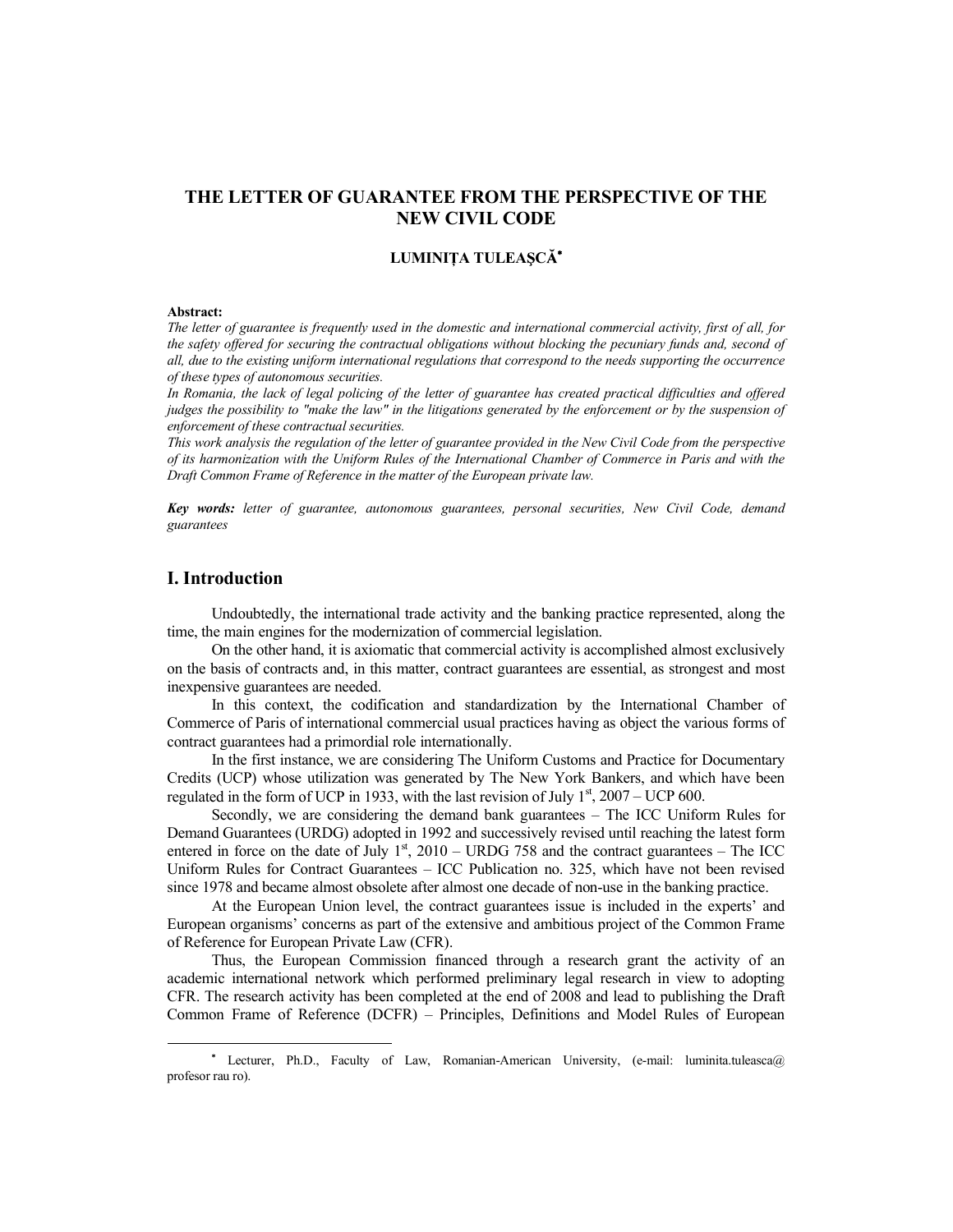Private Law. Draft Common Frame of Reference (DCFR)<sup>1</sup>. The objective of this project is to provide a uniform contract law to the European internal market. This is due to the fact that various international and regional organizations admitted that the legislative differences in the law of contracts create barriers in the international trade.

Within the DCFR, contract guarantees are assigned three chapters with general provisions in Part G – Personal Security of Book IV – Specific contracts and the rights and obligations arising from them  $(IV-G1:101 - IV-G-3:109)$ .

The Romanian legislator, proving an illaudable consistency, did not understand to answer coherently and rapidly to the essential requirements of the commercial activity, therefore our legislation does not regulate up to now any of the modern guarantees of extensive use in the national and international commercial practice.

In this context, the New Civil Code of Romania, adopted by Law no.287/July  $17<sup>th</sup>$ , 2009<sup>2</sup> and foreseen to enter into force on July  $27<sup>th</sup>$ , 2011 fills in this long-time gap of the Romanian law.

In this work, we shall analyze and determine the legal regime of the letter of guarantee from the perspective of the New Civil Code and, not in the last resort, how much appropriate and adjusted the Romanian regulation is to the most modern approaches of this form of guarantee.

## **II. Personal securities**

Traditionally, the regulatory Romanian private law comprises a single form of personal security: the surety. For this reason, the autonomous conditional securities have been sometimes assimilated to this type of guarantees<sup>3</sup>.

It was inevitable and necessary to complete the category of personal securities with other forms existing in other domestic regulations and in the commercial practice, respectively to regulate expressly the autonomous guarantees and to generally indicate any other types of personal guarantees that may be provided by law, without other such guarantees to be regulated, up to this moment, by the Romanian law.

Thus, according to article 2.279 of the New Civil Code: "The personal securities are the surety, the autonomous guarantees, as well as other guarantees expressly provided by law".

Analyzing the trends of the European private law, as recently illustrated in Principles, Definitions and Model Rules of European Private Law. Draft Common Frame of Reference (DCFR), we believe that creating a clearer and more simple dichotomy by regulating the dependent and independent securities as main categories which would include expressly or by qualification the concrete types of guarantees would have been more adequate.

Thus, according to DCFR, the personal securities are either dependent or independent securities, the distinction being taken into consideration especially from the perspective of the conditional or unconditional nature of the way in which the guarantor personally undertakes.

<sup>&</sup>lt;sup>1</sup> Principles, Definitions and Model Rules of European Private Law, Draft Common Frame of Reference (DCFR), outline edition, Prepared Prepared by the Study Group on a European Civil Code and the Research Group on EC Private Law (Acquis Group), Based in part on a revised version of the Principles of European Contract Law, Edited by Christian von Bar, Eric Clive and Hans Schulte-Nölke and Hugh Beale, Johnny Herre, JérômeHuet, Matthias Storme, Stephen Swann, Paul Varul, Anna Veneziano and FryderykZoll , 2009, Sellier. european law publishers GmbH, Munich., available at:

<sup>&</sup>lt;http://ec.europa.eu/justice/policies/civil/docs/dcfr\_outline\_edition\_en.pdf>, (ultima vizualizare in 24 ianuarie  $2011$ ;

<sup>&</sup>lt;sup>2</sup> Law no.287/July 17<sup>th</sup>, 2009 on the Civil Code, published in the Official journal Part I, no.511/July 24<sup>th</sup>, 2009;

<sup>&</sup>lt;sup>3</sup> Classical Approaches of the Autonomous Guarantees in: Octavian Capatina, Brandusa Stefanescu, International Trade Law Treaty, Vol.II, Special Part, Ed. Academiei, Bucharest, 1987, page 113; Ion Turcu, Liviu Pop, Commercial Contracts. Conclusion and Performance. Introduction to the Theory and Practice of the Special Commercial Contracts Law, Vol.I, Ed. Lumina Lex, Bucharest, 1997, page 202; I. Rucareanu, Victor Babiuc, The Legal Regime of the Bank Guarantees, World Economy Institute, Bucharest, 1980;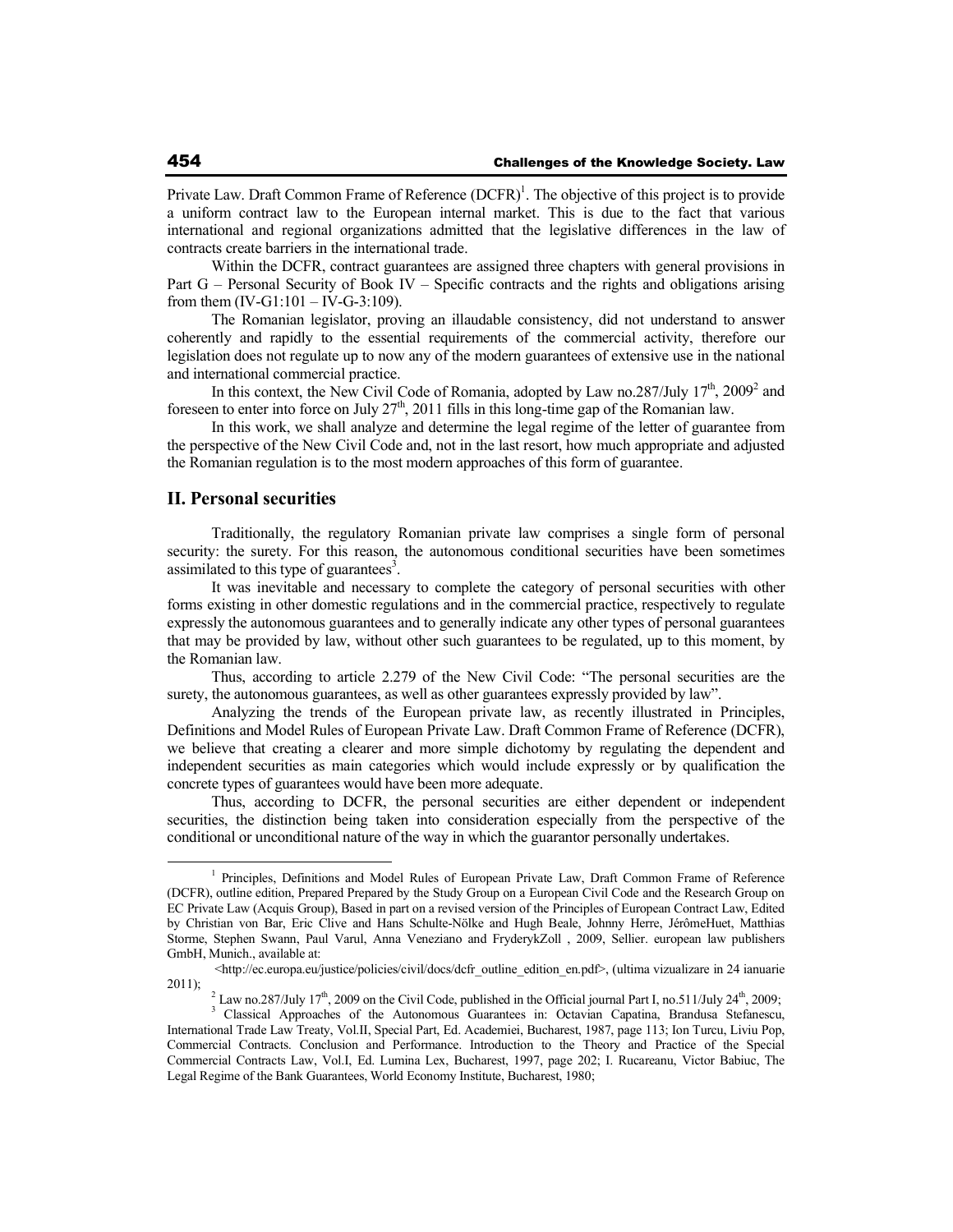#### Luminița Tuleașcă

In DCFR, the independent personal security is regulated as an obligation a guarantor provides to a creditor with the purpose of guaranteeing a right to execute an actual or future obligation of a debtor to a creditor, execution which is incumbent only if and to the extent that the obligation execution is due by the latter – art.IV.G.-1:101: Definition (a) – DCFR<sup>4</sup>.

The second main type of personal securities – the independent security is considered to be an obligation undertaken by a guarantor in behalf of a creditor for the purpose of guaranteeing and which is expressly or impliedly declared as not depending on the obligations undertaken by another person towards the creditor – art.IV.G.-1:101:Definition(b) – DCFR.

In DCFR's vision, the personal securities category includes any type of guarantee undertaken voluntarily, including the letters of comfort (a form of conditional – dependent personal securities) and the stand-by letters of credit (a form of unconditional – independent securities) and it creates the presumption of the dependent character of all personal securities, except where the creditor indicates it has been agreed otherwise.

Accordingly, it has been opted in DCFR for a less rigid regulation and classification of the personal securities, the legal bond between the guaranteed obligation and the security being determinative for distinguishing between the dependent and the independent securities, not in an abstract but in anactual manner, in particular regarding the way the guarantor undertakes towards the creditor.

It is relevant from this perspective to mention that the independence of the security is not affected a by a simple general reference to a basic obligation (including to a personal security).

ICC Publication no.325 regarding the contract guarantees represented an unsuccess from the perspective of using these rules in the banking practice, probably due to the conditional character of the obligation undertaken by the personal guarantor.

Thus, The Uniform Rules for Contract Guarantees  $-$  ICC Publication no.325<sup>5</sup> are applied to the guarantees granted to some natural and legal persons for participating to tenders, for guaranteeing contract obligations performance and for guaranteeing the repayment of the advance payment given, any bails, insurances or similar commitment, whatever their name or description may be, which indicate it is submitted to the ICC Uniform Rules for tender bonds, performance guarantees and repayment guarantee – Publication no.325, all these guaranteed obligations arising from supply, service and works execution contracts.

The capacity of guarantor may be held by banks, insurance companies and any natural or legal persons, but in the domestic and international banking practice the guarantees granted by banks in the form of the letters of credit imposed.

From the perspective of ICC Publication no.325, the autonomous guarantee issued in the form of a letter of guarantee is the title on whose grounds a bank, an insurance company or any natural or legal person (guarantor) undertakes to pay, based on the instructions of a person called originator, an amount of money inscribed in the title to another person called beneficiary, upon this one's request, in case that the originator fails to fulfill his obligations to the beneficiaryarising from participating to the tenders organized by the beneficiary or from the supply, service or works contracts concluded between the originator and the beneficiary.

In order to prevent the fraudulent use of contract guarantees, ICC Publication no.325 rules the principle of justifying any letter of guarantee execution demand.

<sup>&</sup>lt;sup>4</sup> Distinction is made in DCFR between the obligation and its performance (<<"Obligation" -An obligation is a duty to perform which one party to a legal relationship, the debtor, owes to another party, the creditor. art. III.  $-1:101(1)$ - DCFR si, "Performance", in relation to an obligation, is the doing by the debtor of what is to be done under the obligation or the not doing by the debtor of what is not to be done.- art. III. – 1:101(2) DCFR>>);

<sup>5</sup> International Commercial Law, Source Materials, Selected by Willem J.H.Wiggers, Kluwer Law International, Hague, 2001;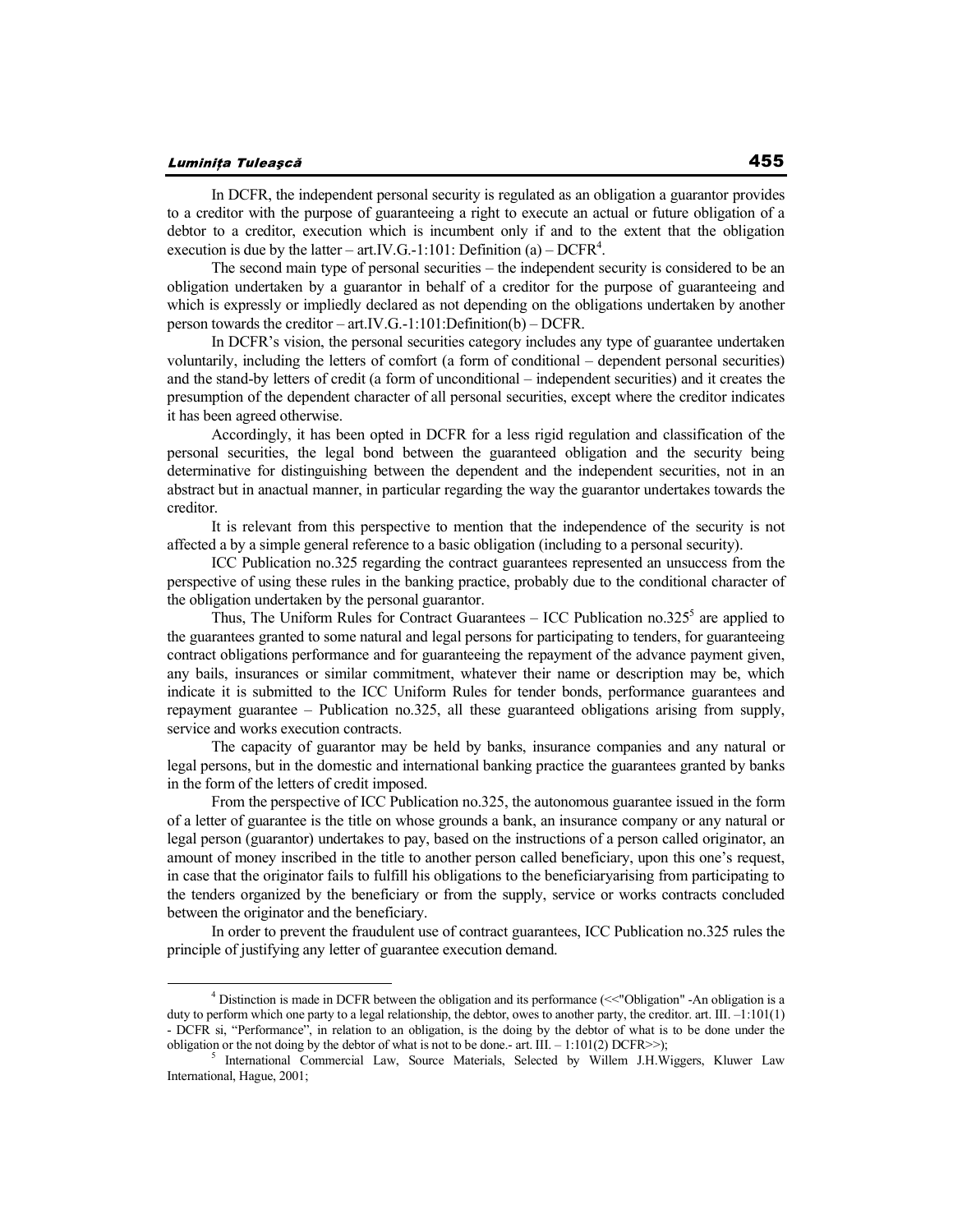Thus, the conditional character of a demand guarantee means that the execution of the guarantee is conditioned by the proof or the justification of failure to fulfill the contract obligations by the originator in the base contract.

The guarantor must comply with the obligation of paying the amount of money inscribed in the guarantee text only in case of failure to fulfill or inadequate fulfillment of the obligations by the originator in the base contract concluded with the beneficiary of the guarantee, failure to fulfill or inadequate fulfillment which must be duly proved or at least justified by the beneficiary.

It is obvious that, in case that the originator dully fulfilled the obligations undertaken in the base contract, the beneficiary has no right to request and receive the payment of the demand guarantee, as he cannot present justifying documents for his guarantee payment request neither can he justify this non-execution by statement, and the Guarantor shall thus refuse the payment according to ICC Paris Publication no.325.

It results from the short analysis of the contract guarantees regulated by ICC Publication no.325 that the main characteristics of this form of guarantee: the dependent and conditional character of the obligation undertaken by the guarantor have lead to avoiding them in the commercial and banking practice, creditors being much more interested in much safer autonomous guarantees, in unconditional or independent autonomous securities on first demand.

In this sense, ICC Publication no.325 on the demand guarantees, recently revised in the form of URDG 758<sup>6</sup> met exactly the creditors' needs, and we shall present these independent personal demand guarantees in the section dedicated to the letter of guarantee.

This last statement might be contradicted by a short glimpse to the United Nations Convention on independent guarantees and stand-by letters of credit of  $1995^7$ , a regulation not very successful itself in the banking activity despite the fact that it regulates, as the very name of this international act indicates, the independent guarantees 8 .

## **III. The letter of guarantee in the New Civil Code**

The Romanian New Civil Code regulates the letter of guarantee as following: "The letter of guarantee is the irrevocable and unconditional commitment by which the guarantor undertakes, upon the demand of a person called originator, in the consideration of a pre-existing obligational relationship, but independently of it, to pay an amount of money to a third-person called beneficiary, according to the terms of the undertaken commitment" – art.2.321 paragraph 1 of the New Civil Code.

It is, undoubtedly, the only general definition that could have been given to this form of autonomous guarantee. It lacks any connection to the ICC Publication no.325 on contract guarantees and it corresponds to the similar concept regulated by URDG 758.

But by acting in this manner the Romanian legislator decides not to regulate the conditional personal securities. A counter-argument would be that surety is already regulated and it is a

<sup>6</sup> ICC Uniform Rules of Demand Guarantees Including Model Forms, 2010 Revision, Implementation Date July 1, 2010, ICC Publication No.758, ICC Services Publications, Paris, 2010;

<sup>7</sup> United Nations Convention on independent guarantees and stand-by letters of credit, adopted by the Resolution 50/48 ofn December  $11<sup>th</sup>$ , 1995 at New York, entered into force on January  $1<sup>st</sup>$ , 2000, not ratified by Romania,available at: <http://www.uncitral.org/pdf/english/texts/payments/guarantees/guarantees.pdf>, the last view at february 19, 2011;

<sup>&</sup>lt;sup>8</sup> In art.3 al United Nations Convention on independent guarantees and stand-by letters of credit, the independence of the guarantee is defined as folows: "For the purposes of this Convention, an undertaking is independent where the guarantor/issuer's obligation to the beneficiary is not: (a) Dependent upon the existence or validity of any underlying transaction, or upon any other undertaking (including stand-by letters of credit or independent guarantees to which confirmations or counter-guarantees relate); or (b) Subject to any term or condition not appearing in the undertaking, or to any future, uncertain act or event except presentation of documents or another such act or event within a guarantor/ issuer's sphere of operations.";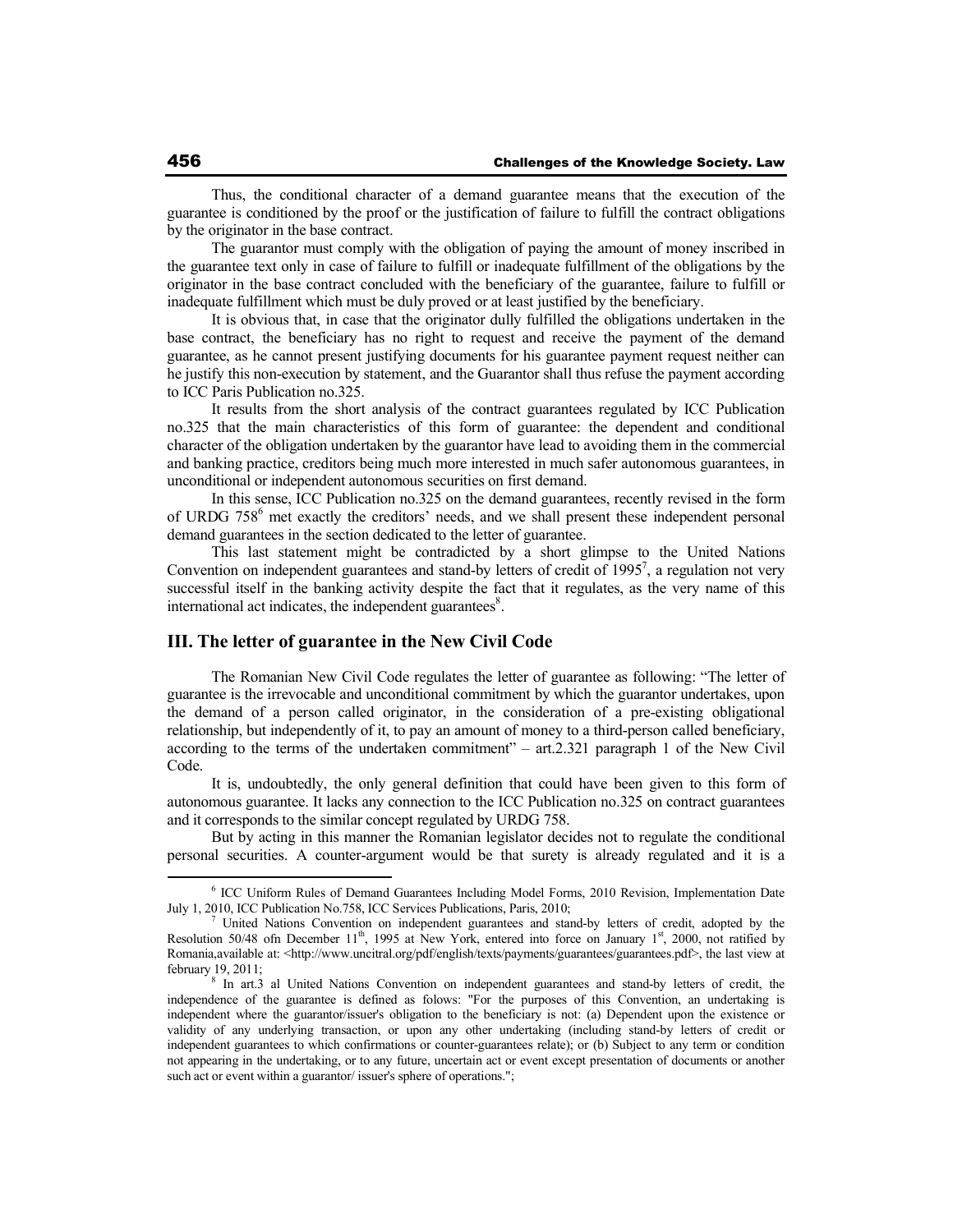conditional personal security, but, no doubt, it is a species and not a specific institution, and not in the last instance, the regulation of the letter of comfort as an implicitly conditional autonomous security.

In our opinion, it would have been much more necessary to distinctly regulate the conditional and unconditional personal securities<sup>9</sup> as general tools which would have included several expressly or impliedly indicated species, following the DCFR model for example.

In such a context, letters of guarantee could have been, as case may be, either conditional or unconditional, according to the terms of the commitment undertaken to the creditor<sup>10</sup>.

Thus, from the perspective of the New Civil Code, the letter of guarantee is an autonomous guarantee, independent of the pre-existing legal relationship which generated the issuing of the guarantee, independently strengthened by its unconditional character.

Similarly to URDG 758, the guarantee is, by its nature, independent of the pre-existing relationships and the guarantor is not preoccupied of these ones at all. The references in the guarantee text to the pre-existing legal relationships made with identification purpose do not change the independent nature of the letter of guarantee.

In the same direction, an interesting aspect is seen in the French law, which did not include until by  $2006<sup>11</sup>$  an express provisions on the letter of guarantee so that the literature assimilated it to a form of simple or imperfect delegation, qualified as an abstract act and ruled by the principle of unenforceability of exceptions: the initial debtor cannot elude the execution of his obligation to the assigning debtor by invoking an exception (nullity, termination, non-fulfillment exception) extracted from his relationships with his assigning debtor or from the relationship of the assigning debtor with the assigning creditor $12$ .

In these conditions, according to the provisions of art. 2.321 paragraph 2 of the new civil code, the guarantor must execute the obligation undertaken in the letter of guarantee upon the first and simple demand of the beneficiary if the text of the letter does not provide otherwise.

This superficial disposal is to be completed by the doctrine and especially by the jurisprudence, considering that, even in the case of the demand guarantees regulated by URDG 758, it is necessary, as a "formal" condition for the execution of the demand security, that the beneficiary's demand, based on the security, to be accompanied by a beneficiary's statement indicating the grounds on which the applicant (the originator) is found to be in default of fulfilling his obligations arising from the subsidiary relations (the pre-existing legal relationships). This statement may be included in the text of the demand based on the guarantee or in a separate document. The condition regarding this statement can only be superseded by express exclusion which would indicate that this condition is not required to be fulfilled. The exclusion formula is not sacramental, but it must be express and explicit in its essence, being necessary to mention that the guarantee execution demand justification statement is excluded.

The beneficiary's justifying statement is indicated in all modern regulations of the letter of guarantee and it is based on maintaining a balance between parties' interests and especially on the wish of demanding with good faith the execution of the letters of guarantee.

Accepting the possibility to derogate by the text of the letter of guarantee from the rule of executing it upon the beneficiary's first and simple demand provided for by art.2.321 paragr. 2 of the new civil code may be understood either in the sense of imposing by convention the formal condition

<sup>&</sup>lt;sup>9</sup> In the same sense: Pierre-Alain Gourion, GeogesPeyrard, Nicolas Soubeyrand, Droit du commerce international, 4e edition, L.G.D.J., Paris, 2008, p.267;J.P. Mattout, Droitbancaire international, Ed.Banque Paris, 1995, p.145; Ana-Maria Lupulescu, Autonomous Bank Guarantees, Romanian Review of Private Law no.6/2008, p.126;

<sup>&</sup>lt;sup>10</sup> Detailes about this destinction: Mariana Negrus, Platisigarantiiinternationale, Ed.aIIIa, Ed.C.H.Beck, 2006, p.342-343;

<sup>&</sup>lt;sup>11</sup> The Ordonance from 23 martie 2006 has been included the art.2321 in French Civil Code about personal securities; for detailes: Alain Cerles, Le cautionnement et la banque, 2e edition, Revue Banque, Paris, 2008, p.33;<br><sup>12</sup> Philippe Malaurie, Laurent Aynes, Philippe Stoffel-Munck, Civil Law, The Obligations, Ed.Wolters Kluw

Bucharest, 2010, page 831;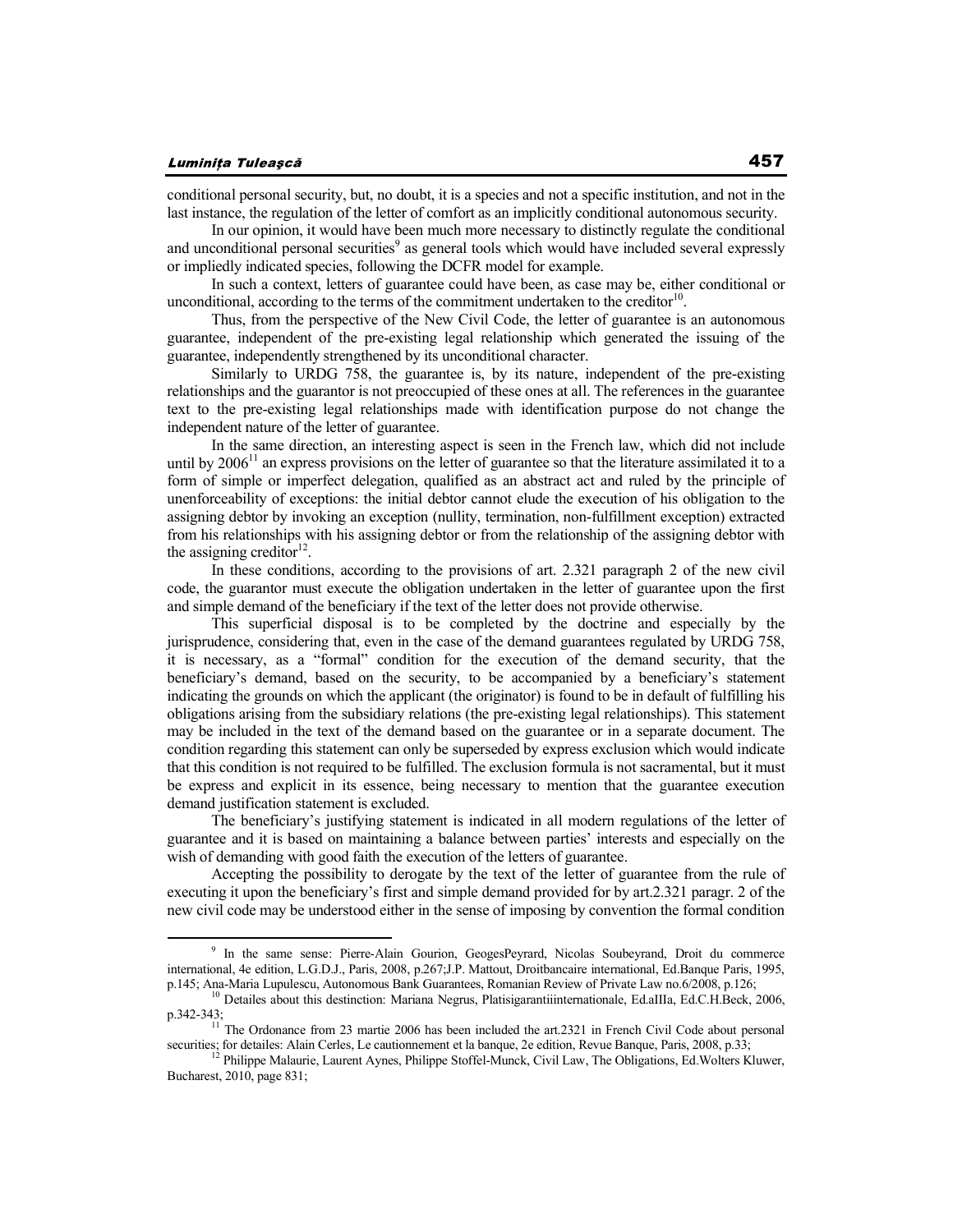having as object the above-presented justifying statement, or in the sense of imposing a real condition which may be connected even with the modality of execution of the obligations arising from the preexisting legal relationship which justified the issuing of the letter of guarantee. Such a last meaning of the legal phrase "if the text of the letter of guarantee does not provide otherwise" would lead to the conventional transformation of the letter of guarantee from unconditional to conditional, which would mean that, in the new civil code's conception, the conditional character is of the letter of guarantee's nature and not of its essence.

In the actual configuration of the new civil code, this one does not indicate either the period of time within which the guarantor must execute his obligation to the beneficiary nor the form that the execution demand must have. For this reason, the parties will probably refer to the provisions of URDG 758 as specific usual practices in this field. According to URDG 758, the guarantor must examine the beneficiary's demand and to determine if this one meets the requirements for being qualified as an execution demand within 5 business days from the date of being presented. When the guarantor determines that the beneficiary's demand is a consistent letter of guarantee execution demand, the guarantor must make the payment in the currency indicated in the guarantee, at the place of payment (art.20 and art.21 of URDG 758).

Due to the autonomy of the letter of guarantee by reference to the pre-existing legal relationship, the new civil code grants a special statute to unenforceability and, in this sense, the guarantor cannot oppose to the beneficiary the exceptions based on the obligational relation preexisting to the commitment undertaken by the letter of guarantee<sup>13</sup> and he cannot be oblige bound to pay in case of abuse or evident fraud (art.2.321 paragraph 3 of the new civil code).

The Romanian doctrine and more rarely the jurisprudence admitted beneficiary's abuse or fraud as reasons for refusing to execute the letter of guarantee even when missing a legal definition of these manifestations.

The New Civil Code does not entirely cover this old gap of the Romanian private law and we do not believe that the practice can suitably apply these non-execution exceptions, still preferring to reject the demands for the suspension of bank letters of guarantee execution based on the fraud of the beneficiary's payment demand.

Thus, we shall be in the presence of abuse of rights by the letter of guarantee's beneficiary any time when his demand is made with the purpose to injure or prejudice the originator or it is excessive and unreasonable, contrary to the good-faith (art.15 of the New Civil Code).

The beneficiary's abuse or fraud is referred to the pre-existing legal relationship, more precisely to the beneficiary's demand's justified or unjustified character. Inasmuch as the letter of guarantee's originator, having pre-existing legal relationships with the beneficiary, has fulfilled all the obligations undertaken, the beneficiary cannot place the execution demand unless by abuse or fraud.

Certainly, the guarantor who made the payment had the right of recourse against the originator of the letter of guarantee<sup>14</sup>; otherwise the originator would record an unjust enrichment of his patrimony.

In practice, the bank issuing the letter of guarantee requests a collateral deposit, that is debited after enforcing the letter of guarantee. Another frequently used option for the guarantor is to credit the originator based on the terms established upon accepting the guarantee. In default of a contrary convention, the letter of guarantee is not transmittable together with the transmission of the rights and/or obligations arising from the pre-existing obligation relationship.

The letters of guarantee are usually not transferable but, by means of exception, the beneficiary may transfer the right to claim the payment under the letter of guarantee, if such

<sup>&</sup>lt;sup>13</sup> Detailes in: Jean-Michel Jacquet, Philippe Delebecque, Droit du commerce international, 2e edition, Dalloz, Paris, 2000, p. 245;

<sup>&</sup>lt;sup>14</sup> Jacques Beguin, Michel Menjucq, Droit du commerce international, LexisNexis, Litec, Paris 2005, p.562;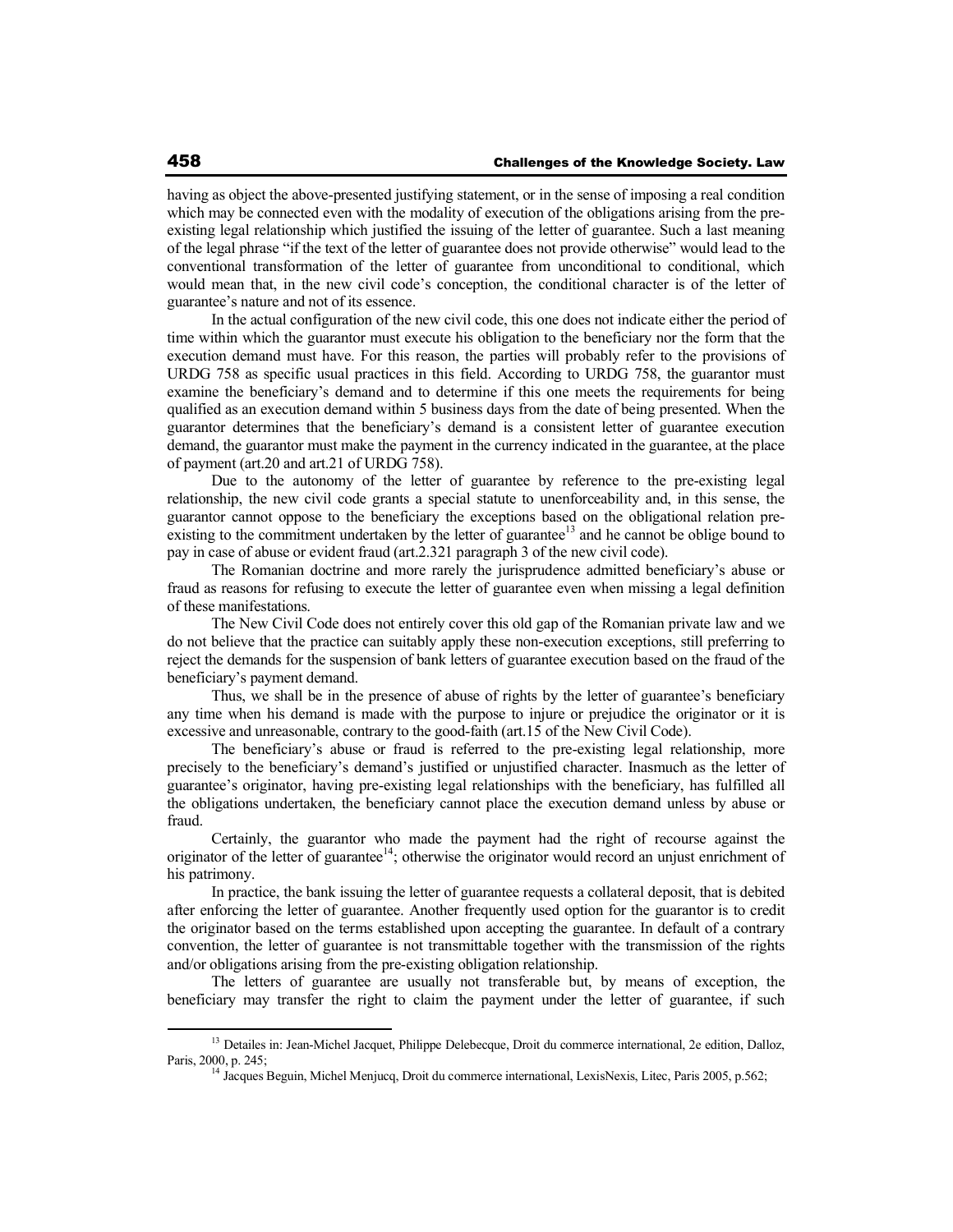possibility is expressly stipulated within the text of the letter of guarantee. Thus, the letters of guarantee can be "transferable" only by means of an express statement in this sense provided in its text. A similar provision in provided by art.33 of URDG 758, with an additional mention regarding the non-transferable nature of the couter-guarantee.

Obviously, if the letter of guarantee's text does not provide otherwise, the letter will produce effects from the issue date and will *de jure* cease to be valid upon the expiration of the stipulated period, regardless of the delivery of the original letter of guarantee.

The New Civil Code, by its sole article on the letter of guarantee, composed of 7 (seven) paragraphs, obviously cannot even sketch properly the structure of this guarantee.

## **IV. Conclusions**

This analysis of the letter of guarantee from the perspective of the New Civil Code, referred to the newest and most modern approaches in definitive or provisory regulations, respectively the ICC Uniform Rules for Demand Guarantee URDG 758 and the Principles, Definitions and Model Rules of European Private Law, Draft Common Frame of Reference (DCFR) reveals essential aspects of the letter of guarantee taken into consideration in the new civil code.

We are considering the definitions of the parties involved in the issuing and execution of the guarantee, some terms interpretation, non-documentary conditions of the letter of guarantee, the contents of the instructions, modifications and completions of the letter of guarantee, the extension of the guarantor's responsibility, the presentation of the letter of guarantee, the enforcement application, including partial and multiple demands, the examination of the beneficiary's demand, etc.

We cannot consider acceptable such an option of regulating the letter of guarantee even if considering the provisions of art.10 paragraph 1 line 1 of the new civil code according to which in all these cases which are not provided by the new civil code usual practices and respectively, in our case the URDG 758, may be applied.

From this perspective, the reserve we have in based firstly on the provisions of art.10 paragraph 2 of the New Civil Code: "In the matters regulated by law, the usual practices are effective only inasmuch as they are recognized and expressly admitted by law". Or, the matter of the letter of guarantee is regulated by the New Civil Code, which does not recognize nor expressly admit the applicability of URDG 758 or of other usual practices.

As far as art. 10 paragraph 2 of the New Civil Code will be interpreted in the sense of applying the usual practices to the aspects and not to the matters which are not regulated by the law, we may have a more favorable attitude towards the legislator's option of regulating the letter of guarantee in a minimalist manner, outlining of the legal regime of these guarantees in a simple way.

Undoubtedly, the importance and the frequency of the practical use of the letters of guarantee would have justified a better legal regulation in accordance with the most modern European and international approaches.

### **References:**

- Jacques Beguin, Michel Menjucq, Droit du commerce international, LexisNexis, Litec, Paris 2005;
- Octavian Capatina, BrandusaStefanescu, Tratat de drept al comertului international, Vol.II, ParteaSpeciala, Ed.Academiei, Bucuresti, 1987, p.113;
- Alain Cerles, Le cautionnementet la banque, 2e edition, Revue Banque, Paris, 2008;
- Pierre-Alain Gourion, GeogesPeyrard, Nicolas Soubeyrand, Droit du commerce international, 4e edition, L.G.D.J., Paris, 2008;
- Jean-Michel Jacquet, Philippe Delebecque, Droit du commerce international, 2e edition, Dalloz, Paris, 2000;
- Ana-Maria Lupulescu, Garantiibancareautonome, RevistaRomana de DreptPrivat nr.6/2008;